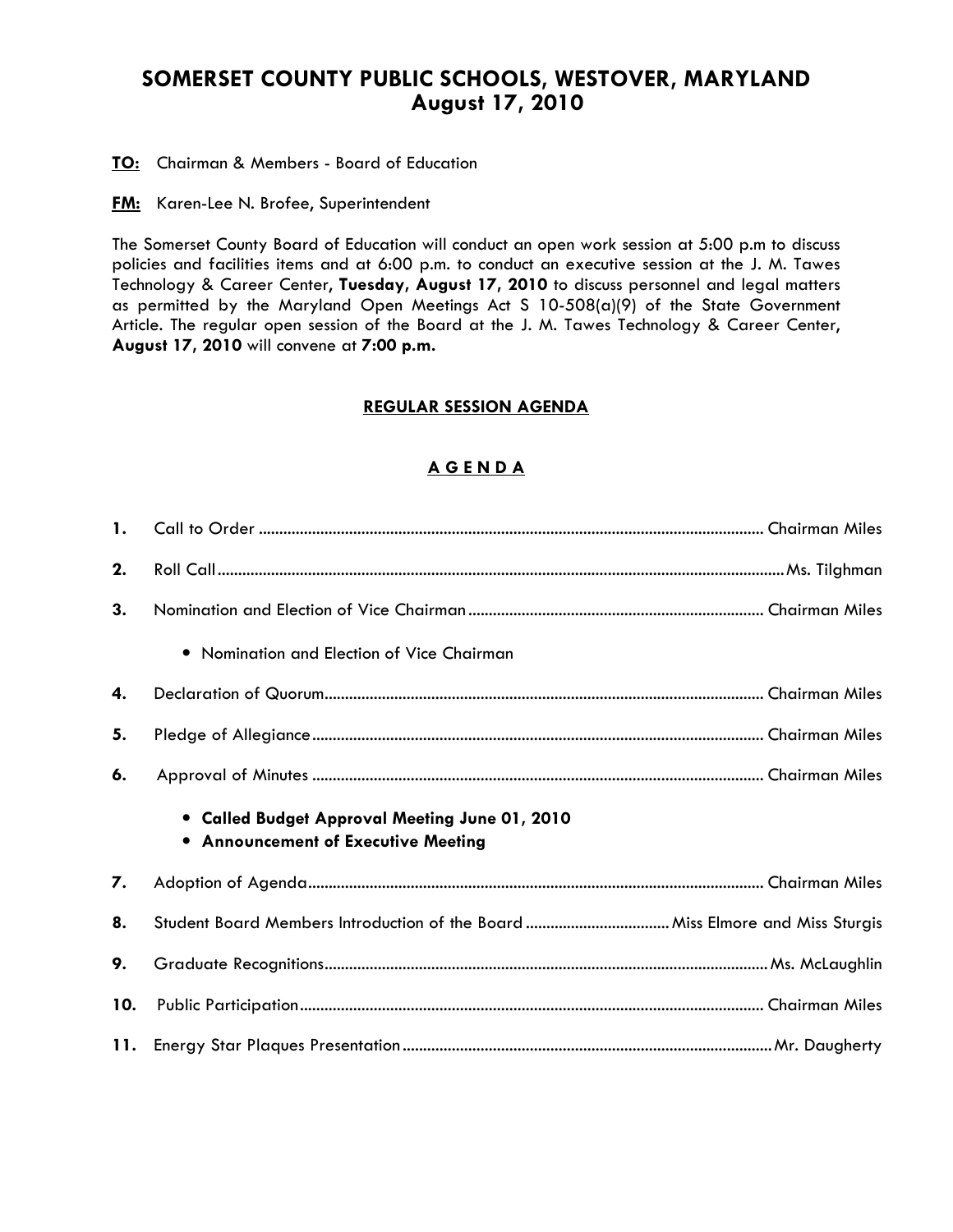# 12. OLD BUSINESS

|     | А. | <b>Human Resources</b>                                      |
|-----|----|-------------------------------------------------------------|
|     |    | Maintenance Courier/Custodial Trainer<br>(See Tab $12-A1$ ) |
|     | В. | <b>Facilities</b>                                           |
|     |    | (See tab 12-B1)                                             |
|     |    | (See Tab 12-B2)                                             |
| 13. |    | <b>NEW BUSINESS</b>                                         |
|     | А. | <b>Finance</b>                                              |
|     |    | (See Tab $13-A1$ )                                          |
|     |    | (See Tab 13-A2)                                             |
|     |    | (See Tab 13-A3)                                             |
|     | В. | Technology                                                  |
|     |    | (See Tab 13-E5)                                             |
|     | C. | <b>Policies</b>                                             |
|     |    | (See Tab 13-C1)                                             |
|     |    | (See Tab 13-C2)                                             |
|     | D. | (See Tab 13-D)                                              |
|     | E. | <b>Facilities and Transportation</b>                        |
|     |    | (See Tab 13-E1)                                             |
|     |    | (See Tab 13-E2)                                             |